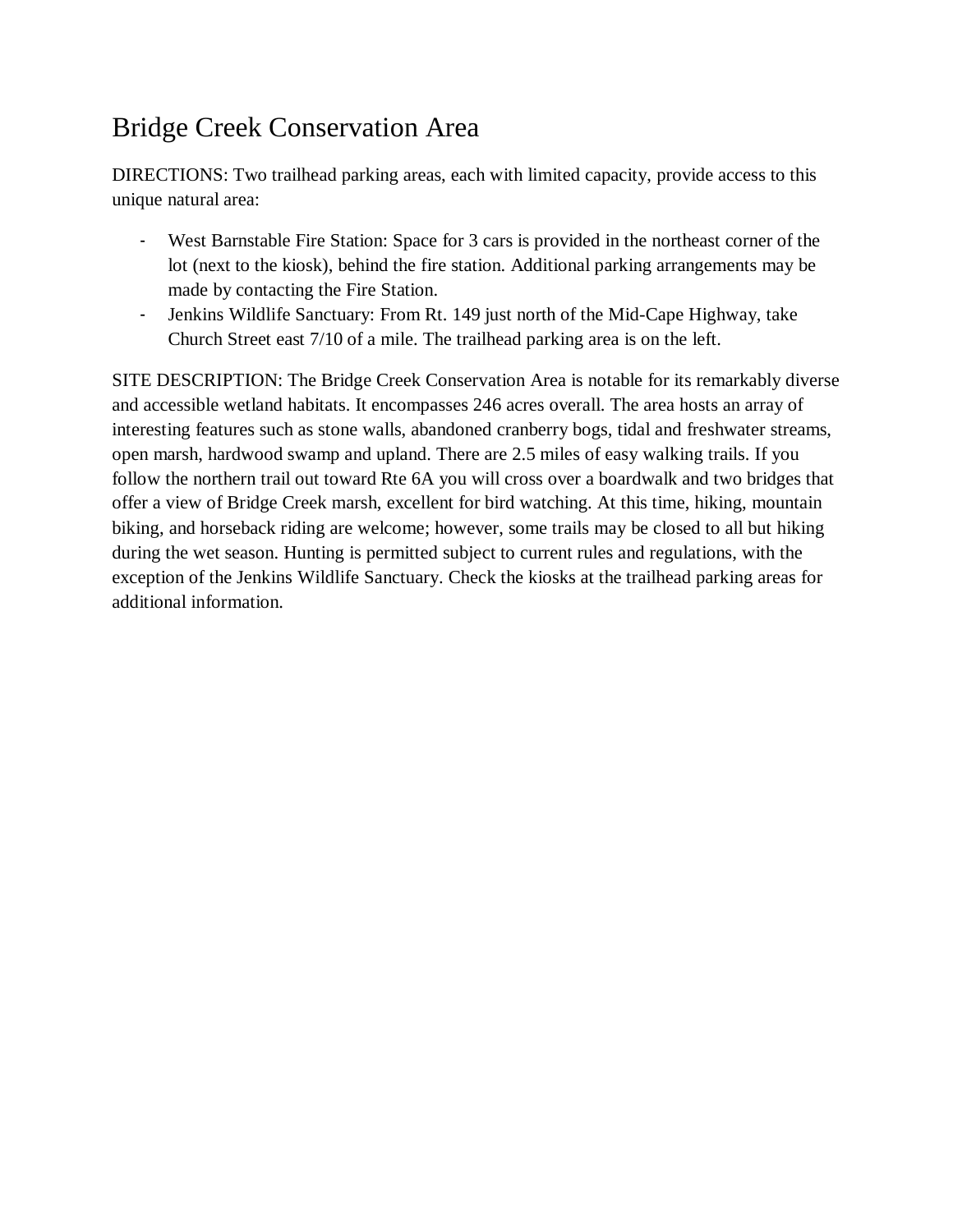#### INTERPRETIVE TRAIL GUIDE:

## 1. Wildlife Corridors

Bridge Creek Conservation Area provides a continuous corridor between the Great Marsh and the West Barnstable Conservation Area. Wildlife corridors are important for management because they enable animals to migrate among habitats and maintain their appropriate species range. Bridge Creek area is beneficial to turkeys, fox, coyote, deer, and other wildlife because it is such a large wilderness area that connects a variety of habitats in West Barnstable.

## 2. Old Field Succession

The open field, pitch pine, and mixed oak upland habitats were previously used as pastures or croplands that are no longer farmed. The abandoned fields have become a new habitat for plant and animal species. Over the years pine, cedar and shrub species can reseed and sprout in these areas. Abandoned fields can be a stressful environment for many plant species due to excessive sun and wind exposure. Pioneer species that are able to live in harsher conditions are the first to colonize this environment. These pioneer species can change the environmental conditions enough for different species to grow. The area will go through a number of stages of succession until it reaches a mature forest. You will notice the different stages of succession based on the plant species in each area.



## 3. Open Field

Most of the plant species found in this open field habitat are a mix of herbaceous plants and shrubs, such as goldenrod, milkweed, sumac, wild rose and bayberry, which have replaced the pioneer species. There are a few trees to allow for a greater diversity of food and habitat for animal species. Some animals you might see include field sparrows, redwing blackbirds, eastern cottontail rabbits, and red fox. This field is maintained as an open habitat to allow for more species diversity in the Bridge Creek Conservation Area.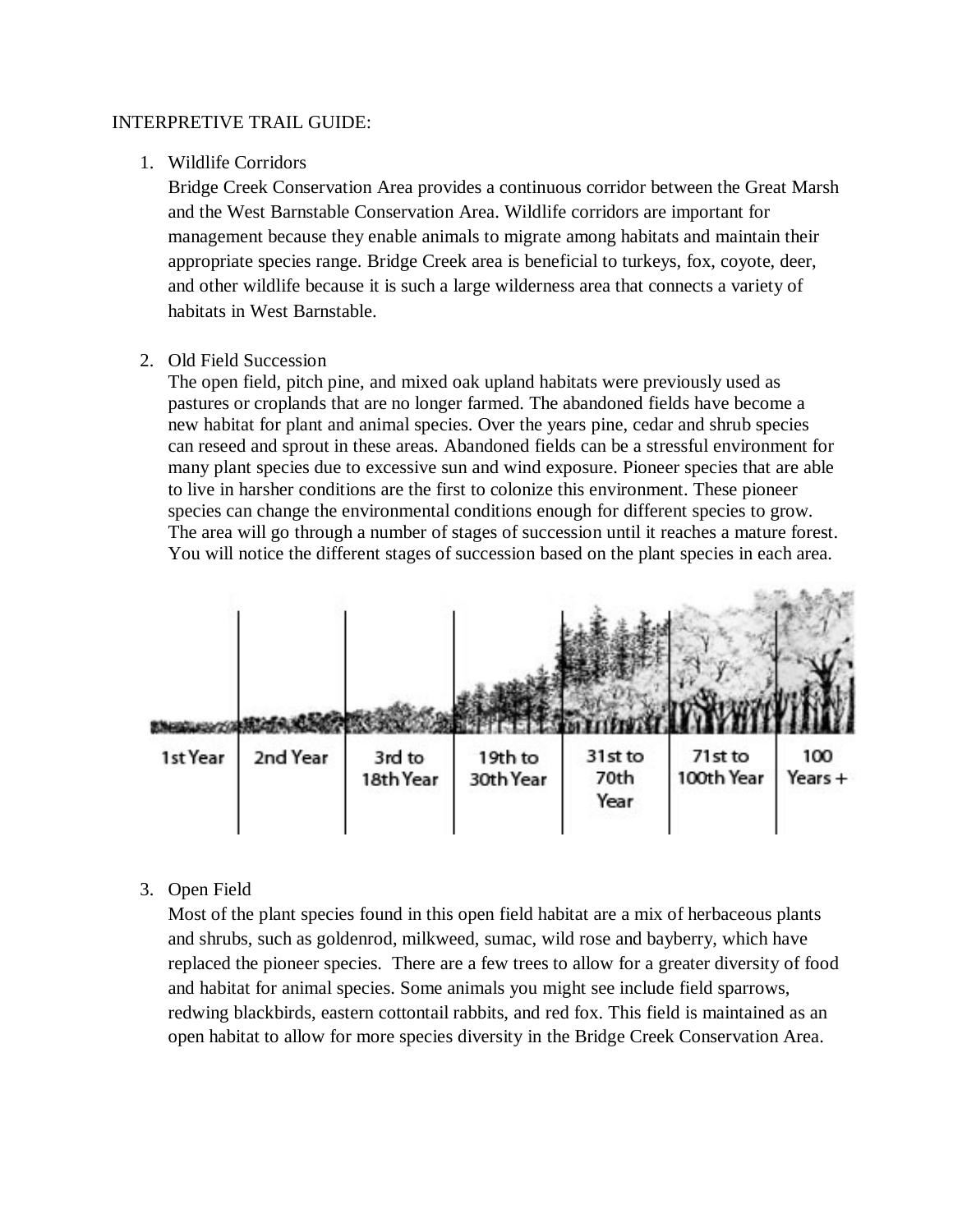# 4. Milkweed

There are more than 140 known species of milkweed. Each species may have different looking buds but one thing they all have in common is the sap it produces. It is a milky sap which is toxic to some animals. Monarch butterflies depend on milkweed to lay their eggs and host their larvae. The larvae will eat the toxic milkweed which protects itself from predators. The nectar from milkweed flowers benefits other species of butterflies and honey bees. With the decline in populations of monarchs and honey bees, milkweed is an important plant species in open field habitats.



## 5. Forest

You are now entering a mature forest, the final stage of succession. Notice the layers that make up the structure of the forest. The upper canopy is made up of the tallest trees; oak, maple, and pine. The sub canopy lies beneath and is made up of young canopy trees and smaller tree species such as American holly, sassafras, and red cedars. Below that is the shrub layer consisting of mountain laurel, common greenbrier, highbush blueberry, and northern arrow-wood. The last layer is the ground cover, made up of bearberry, wintergreen, and sweet fern. The mature forest provides habitats for a greater number of animal species such as squirrels, white-tailed deer, raccoons and coyotes.

# 6. Vernal Pool

Vernal pools are temporary ponds filled with rainfall and rising groundwater. They typically fill during the late fall and winter and remain filled through the spring, going dry in the summer. Fish are unable to live in vernal pools due to the occasional drying. Many amphibian and invertebrate species, such as frogs, toads, fairy shrimp, and salamanders, rely on vernal pools as breeding habitats that are free of fish predators. Vernal pools are a protected habitat due to the species that are dependent on them for their survival.

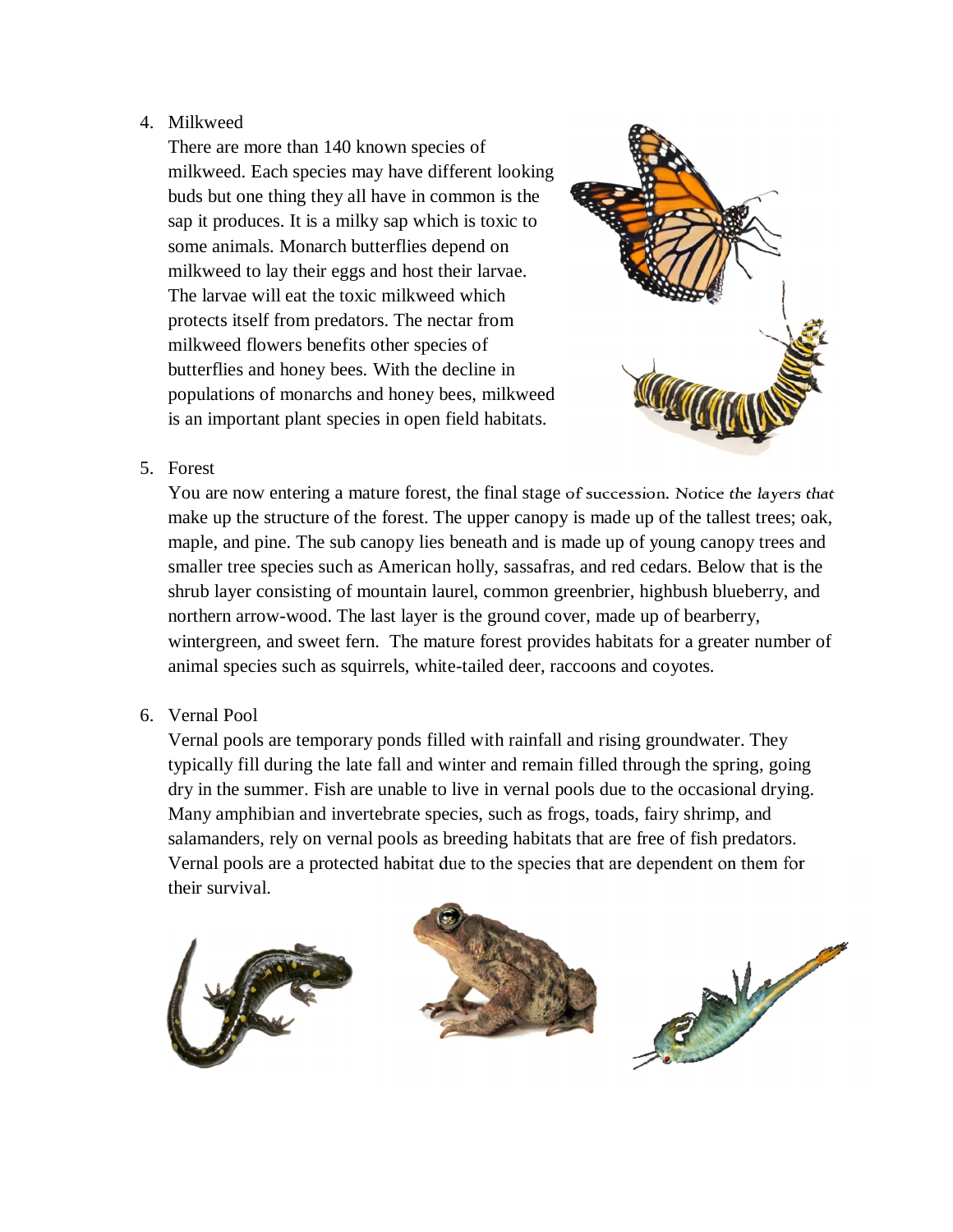## 7. WM Crocker

Deacon William Crocker was born in 1612 in Devonshire, England. He moved to West Barnstable in 1643 and is considered a 'First Comer' to the Town. This land was given to Crocker, as part of a large grant, which extended from the "Great Marshes" to the Mid-Cape Highway. At this site stood a fortification house build by Crocker in 1643. During this time, relations between newcomers and the original Native American habitants were not friendly and the threat of war was a concern throughout the colonies. Even though this was not the case in Barnstable, Plymouth authorities ordered the town to provide refuge for its people. This was one of three fortification houses built in the Town of Barnstable. The house was taken down by the early 1800's, and in 1939 a marker was placed at the site to commemorate it.

## 8. Spring peepers

Spring peepers are small tree frogs found in wooded areas near ponds and swamps. Their brown coloration and X-shaped pattern on their backs allow them to camouflage well with tree bark. They are nocturnal, emerging at night to feed on animals such as beetles, ants, flies, and spiders. Peepers hibernate during the winter and are able to withstand freezing due to natural "antifreeze" in their blood. Although peepers are rarely seen, their high pitched calls are often heard during the spring mating season.



# 9. Cinnamon ferns

Cinnamon ferns are found in forests at the edges of wetlands. They can be seen during the spring and fall. The fiddleheads, or unfurled young fronds of the fern, first appear covered with woolly white or red hairs. When in bloom, the cinnamon fern can be identified by its' different fertile and sterile fronds. The fertile fronds are shorter and are located in the center of the sterile fronds, starting out bright green in the spring then turning to the deep cinnamon brown. The sterile fronds are longer with pale cinnamoncolored wool tufts on the underside of its leaflets. The fiddleheads of this fern provide a food source to many animals. The wool from these ferns has been used as nest material for species of birds.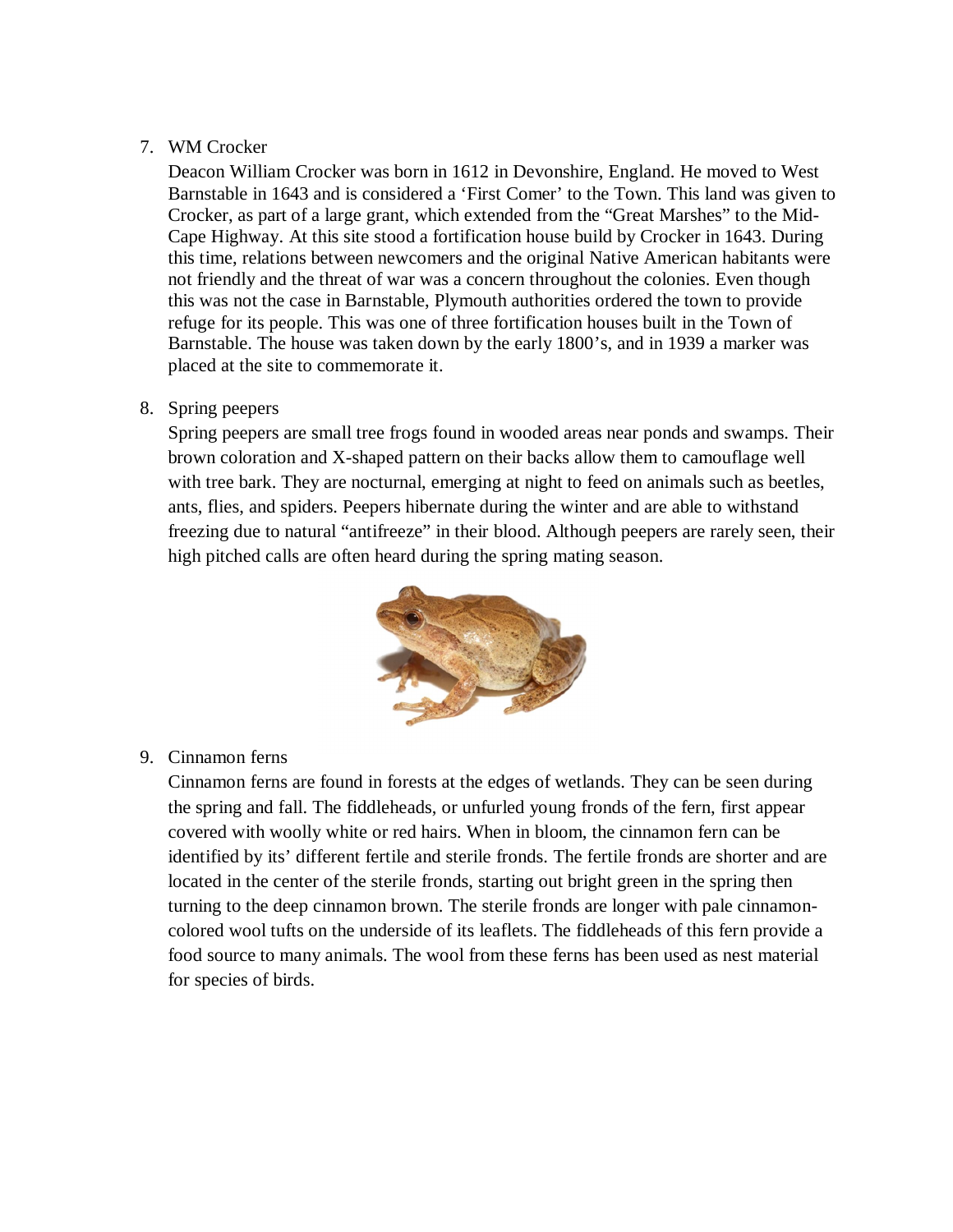## 10. Great Horned Owls

Great horned owls are one of the most common owls in North America. They are found in a wide range of habitats including forests, open areas, and swamps. They have a gray-brown body with a red-brown face and earlike tufts on the top of their head. They are nocturnal animals, hunting at night on prey such as small rodents, mice, and other birds. You may hear their call, a deep series of four to five hoots, at night.



# 11. Red Maple Swamp

Red maple swamps are the most common forest wetlands in Massachusetts. Most of the plant species found in the swamp are red maple with a mix of other species such as sour gum, swamp azalea, skunk cabbage, and ferns. Many wildlife species use the swamp habitat. Birds nest in the dense shrub layers of these swamps, small mammals use the swamps as a place for protection and as a water source and reptiles and amphibian use swamps for breeding and feeding.



# 12. Jenkins

John Jenkins arrived in Barnstable in 1635 from England and is considered a 'first comer' to the Town. The Jenkins homestead was located along Church Street. This is also the birthplace of Chief Justice Lemuel Shaw. In 1951, the Jenkins family gave the town 6.5 acres of land to use as a town forest and wildlife reservation, now known as the Jenkins Wildlife Sanctuary.

# 13. Stone Walls

Cape Cod was formed by a glacier thousands of years ago. This glacier dropped rocks and boulders along the spine of Cape Cod. Farming was on the rise during the  $18<sup>th</sup>$ century in New England. The abundance of stone provided farmers materials to close off fields and pastures. Although many of the farms are gone, the stone walls still remain.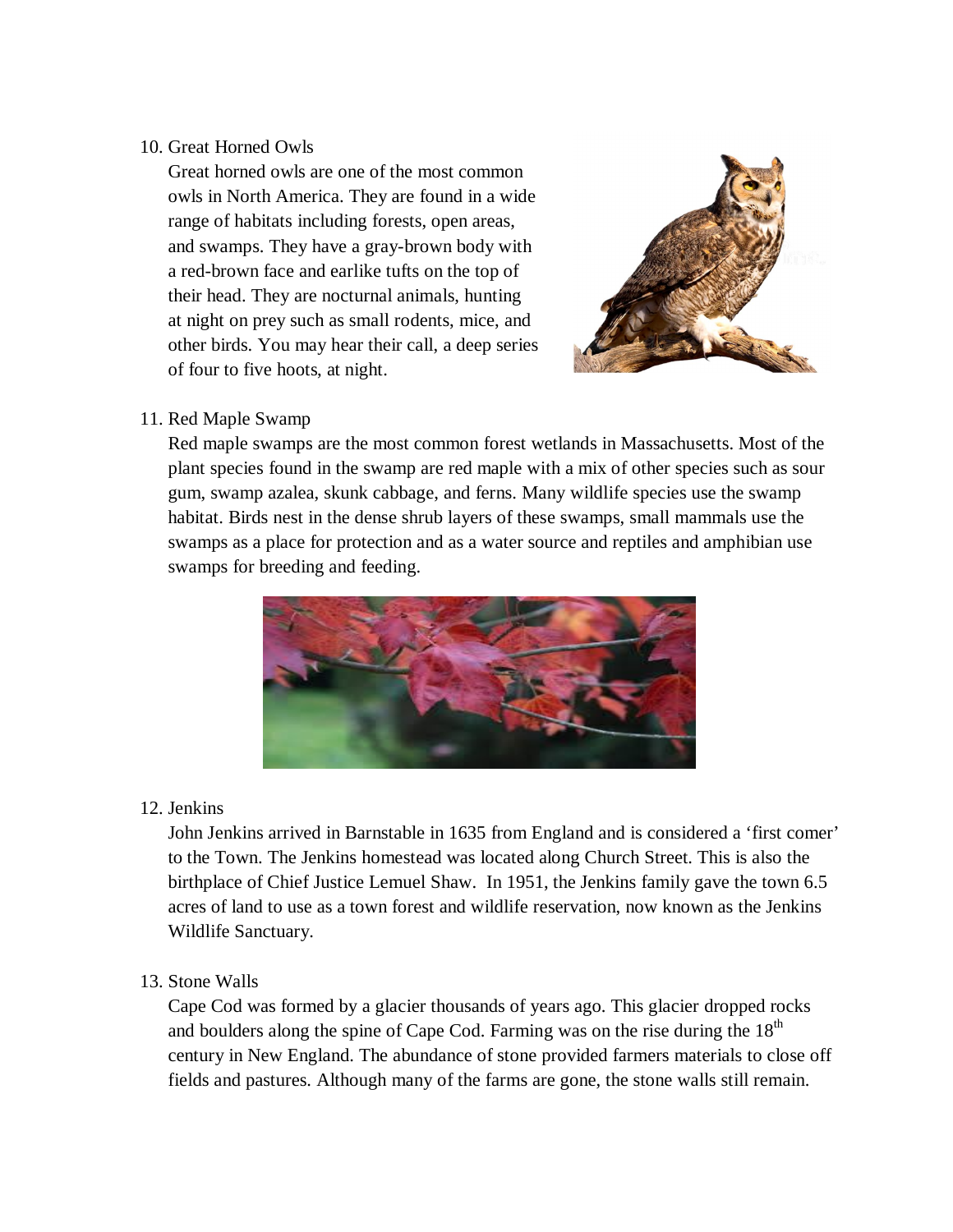#### 14. Skunk Cabbage

During the winter you may see the cone-shape of maroon leaves waiting to bloom. If there is snow on the ground, you may notice it has melted around this plant. Skunk cabbage has the ability to regulate its temperature above the outside temperature. When spring comes, the maroon leaves are molted to reveal bright yellow-green leaves that are hard to miss. This plant can also be distinguished by its smell; the name had to come from somewhere! The smell of skunk cabbage discourages animals from eating it and disturbing the muddy wetland habitat it prefers. However, the smell will attract bees and flies that will pollinate this plant.



## 15. Cranberry Bogs

Cape Cod is a perfect place for growing cranberries. It offers the conditions cranberries require to grow like sandy soil and access to fresh water. This area of the property was once used for cranberry farming. A network of drainage ditches, earth berms, and culverts which were associated with the production of cranberries still exists on the property. These areas support freshwater marsh vegetation such as highbush blueberry, ferns, and cranberries. Deer use these areas as habitat because they provide excellent cover and food.

## 16. Greenbrier

This thorny vine has broad, heart-shaped leaves with tendrils that sprout from the leaf axils. Tendrils help this vine climb up 20 feet. Small, green flowers bloom in the spring and blue-black berries appear from late summer into spring. These berries provide a food source to species of birds. Some animals also use this vine as protection from predators.